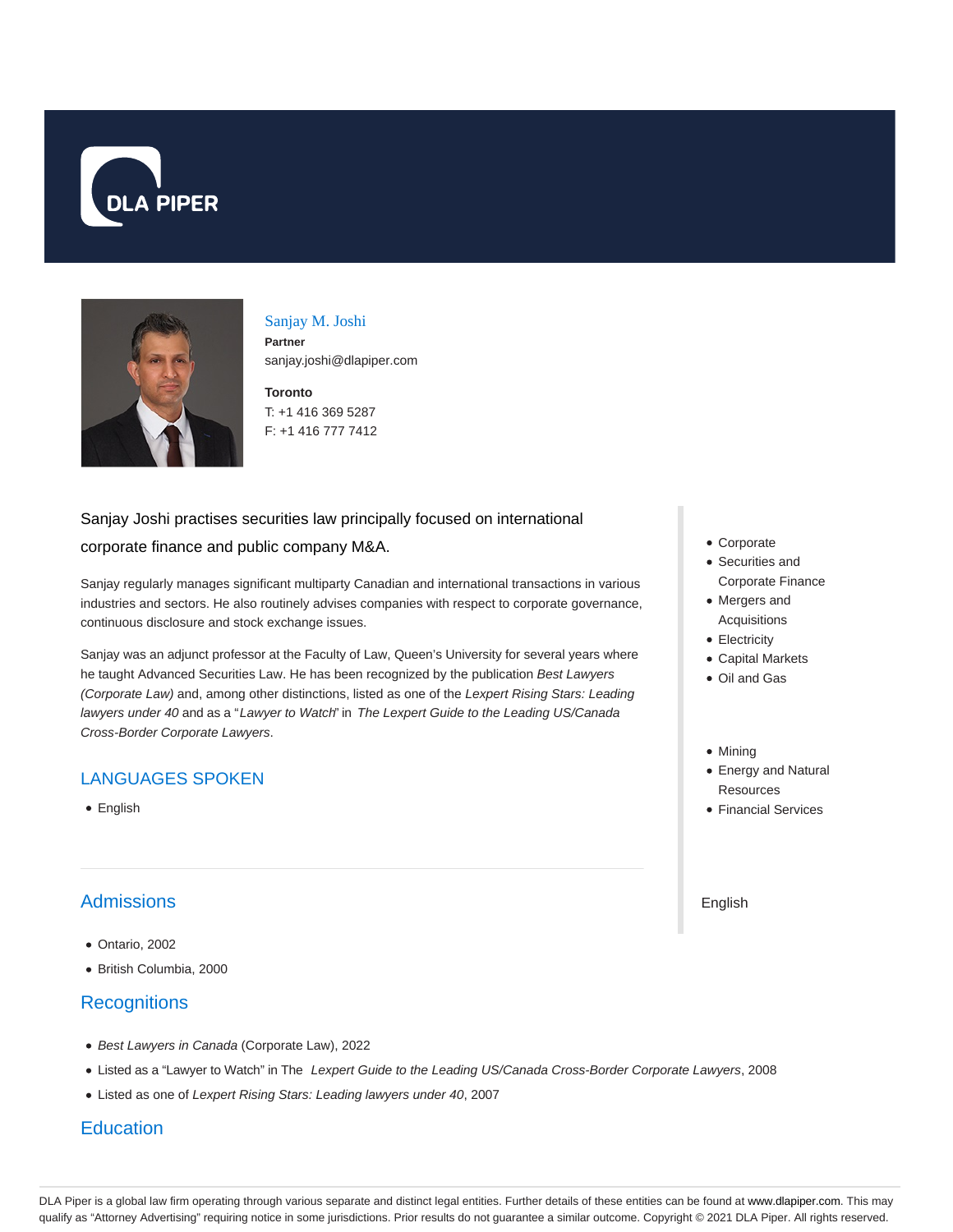- LL.B., Queen's University, 1999
- B.A., Simon Fraser University, 1995

#### **Memberships**

- Member, Canadian Bar Association
- Member, Law Society of Ontario
- Member, Law Society of British Columbia
- Member, Ontario Bar Association
- Former adjunct professor teaching advanced securities law, Faculty of Law, Queen's University 2008 to 2011

#### **INSIGHTS**

### **Publications**

**Canadian Securities Administrators provide new guidance on cryptocurrency offerings and approve exemptive relief for Canadian ICO**

1 SEP 2017

On August 24, 2017, Staff of the Canadian Securities Administrators (the "CSA") released CSA Staff Notice 46-307 - Cryptocurrency Offerings ("Staff Notice 46-307"). Staff Notice 46-307 follows the report of the Securities Exchange Commission in the United States regarding tokens as securities.

**Shareholders have "fundamental right" to call meetings, Ontario appeal court rules**

26 MAY 2017

One of the more powerful tools available to shareholders of Canadian companies is the power to requisition a meeting.

#### **NEWS**

**DLA Piper (Canada) LLP recognized in the 2022 Best Lawyers in Canada guide**

26 August 2021

DLA Piper (Canada) LLP is thrilled to see 84 of our lawyers across 35 practice areas recognized in the 2022 Best Lawyers in Canada guide.

**DLA Piper Canada's Capital Markets group has fast-paced start to 2021**

3 March 2021

Assisting on close to \$1 billion in deals in key growth sectors since the beginning of the year, our Capital Markets team has had a fast-paced start to 2021.

DLA Piper is a global law firm operating through various separate and distinct legal entities. Further details of these entities can be found at www.dlapiper.com. This may qualify as "Attorney Advertising" requiring notice in some jurisdictions. Prior results do not guarantee a similar outcome. Copyright @ 2021 DLA Piper. All rights reserved.